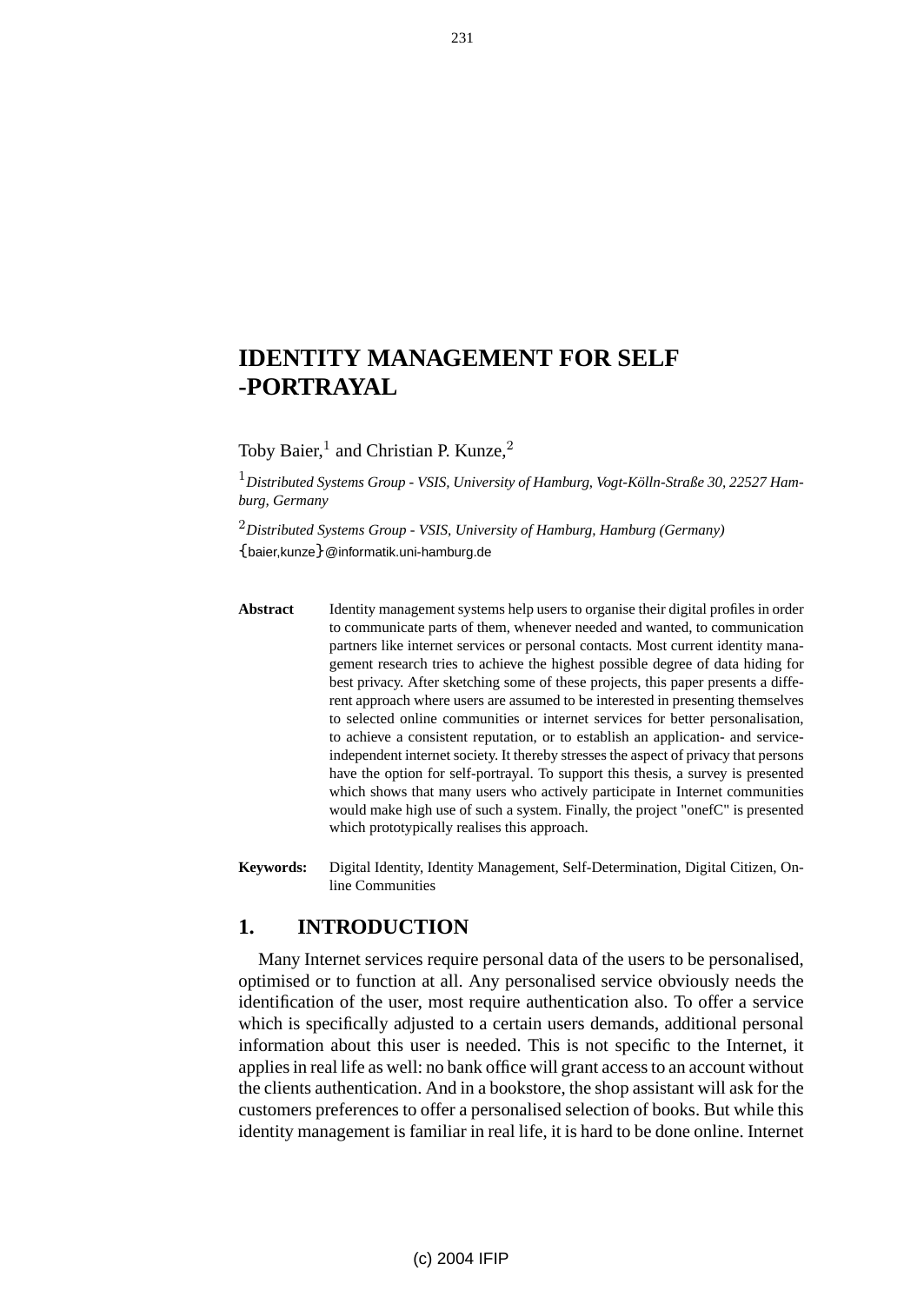users need to keep track of their login data to any service they use, they need to decide what information they show to communication partners and afterwards remember who knows what about them.

The problem of identity management arises not only during the use of Internet services, but also applies to self-presentation in online communities. People are complex social beings, and the Internet has become an important medium for communication and collaboration. There are many possibilities to coact on the Internet, including simple mailing lists, USENET newsgroups, online blackboards, or sophisticated online portals with several possibilities of interaction. All these subsume to online communities. In each community, the members are presenting themselves by some degree to the other members, otherwise only few interaction would be possible. But if a user has presented herself to one community, she must do it again for every other community she would join. The image one has created can not be transferred, including relations to other members and reputation.

There are two faces of online identity management: one is privacy, the other is self-portrayal. The former is needed to protect personal data from the public or specific third parties, the latter is wanted for convenient use of the Internet and building a consistent, service- and community independent personality. These two objectives should be reached in conjunction, because one does not make sense without the other. A privacy and security oriented identity management system would restrict the users too much in their Internet experience, while a self-portrayal one which disregards security issues is a too great danger to privacy and data protection.

The self-portrayal functionality of an identity management system must offer the following: in a communication session, selected parts of the own identity attributes can be shown either automatically or with user confirmation to the communication partners. The attributes should be transferred in a standard format and with metadata describing the attributes. The system should automatically generate pseudonyms for new contacts who shall not see one of the already existing pseudonyms. These pseudonyms are like identity-parts and can be associated with arbitrary attributes. Short-term or even one-time pseudonyms must be inactivated and archived after use.

Security for identity management means, that others can only see those parts of an identity which they are authorised to. Unauthorised access to any identity data must be prohibited, including unauthorised access to the identity manager itself to prevent identity theft. This also includes the protection during transmission: any data sent over networks must be encrypted. To enhance privacy further, anonymiser networks could be used to prevent third parties to recognise that identity data was transmitted.

The next section briefly introduces some identity management systems or projects which provide some of the identity management functionality. Section 3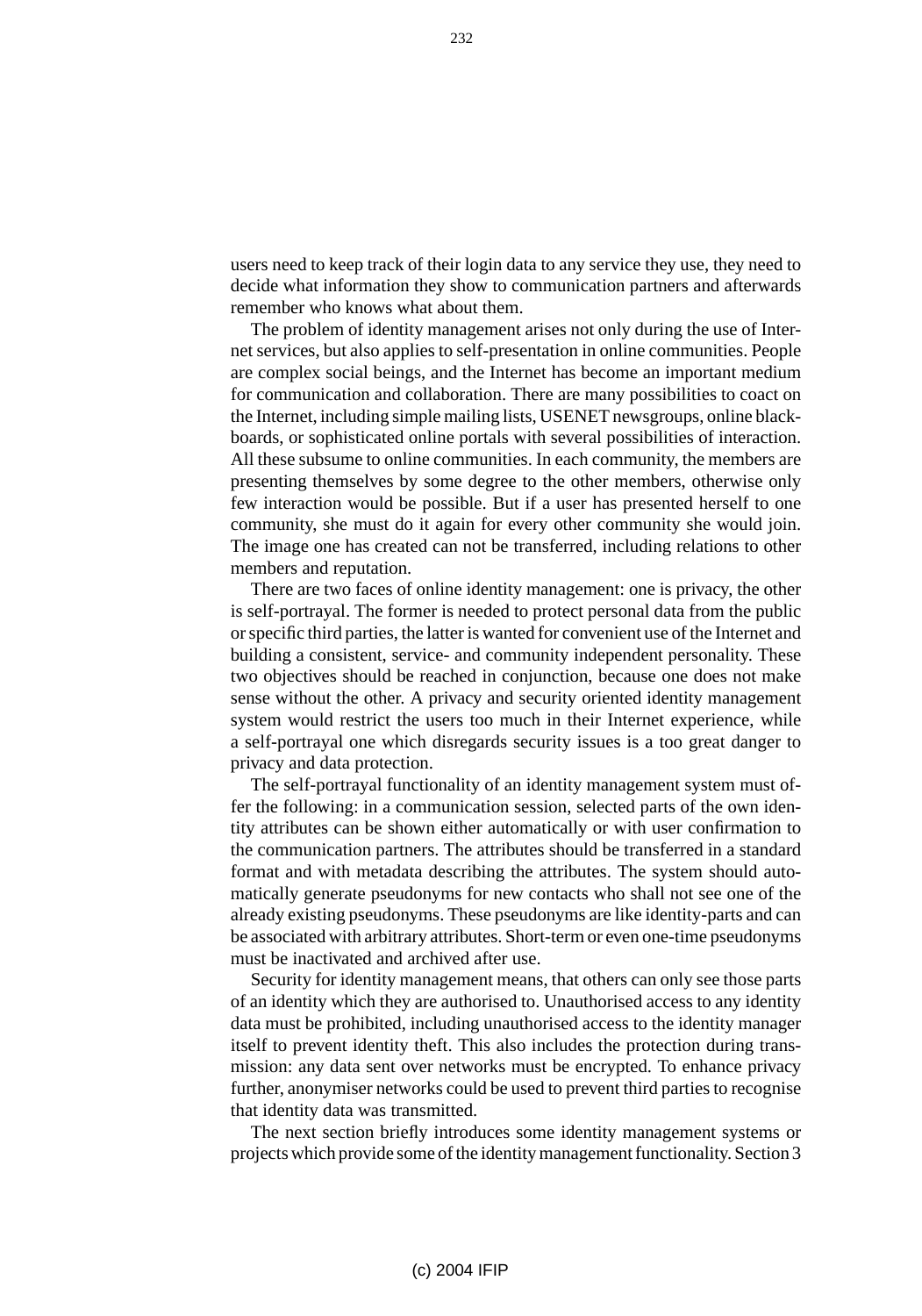explains the motivation for a self-portrayal driven identity management solution in greater detail. After that, the results of a survey about the need of identity management is presented in section 4. Finally, the onefC system developed at University of Hamburg is introduced, followed by a general conclusion.

## **2. HISTORY AND STATE OF THE ART OF IDENTITY MANAGEMENT SYSTEMS**

The beginning of digital identity management (abbreviated as IDM) was set with David Chaums article about "Security without identification" [Chaum, 1985]. Chaum proposes the use of different pseudonyms for different situations, including one-time-pseudonyms and long term pseudonyms for ongoing relationships. The unlinkability of the pseudonyms plays a major role, so that the privacy of the pseudonym holder is not violated. Also, anonymous communication is important, so that the use of the pseudonyms can not be watched.

Since then, identity management systems were seen as privacy enhancing technologies (PET). Accordingly, most active identity management projects have the increase of privacy as their main goal. Mainly commercial IDM approaches have ease of use and personalisation as their targets. In the following, some IDM systems will be presented and explained.

## **2.1 Commercial projects**

There are several commercial projects in the context of identity management. Most aim for single sign-on with internet services. Microsoft's .NET passport and the Liberty Alliance's Project Liberty will be presented hereafter, other projects include Novell's DigitalMe and XNS.org.

2.1.1 Microsoft .NET passport. While .NET passport is not an identity management system in the sense that Chaum predicted it, it is the largest IDM system currently deployed. This is due to the fact that Microsoft forces all 1.5 million users of their free web mail service Hotmail to use .NET passport for authentication. The system aims mainly at single sign-on (authenticate once, use several different services), but also offers to reveal additional personal information to the services. This includes the propagation of credit card numbers for online purchases. All data is stored centrally on a Microsoft server, which makes it vulnerable as a single point of failure and violability. There have already been several cases of system breakdowns and flaws, in which users were authenticated as someone else, reading foreign mail<sup>1</sup>. Next to these security flaws, the coarse data model is the most profound drawback.

 $^{\rm 1}$ see http://www.epic.org/privacy/consumer/microsoft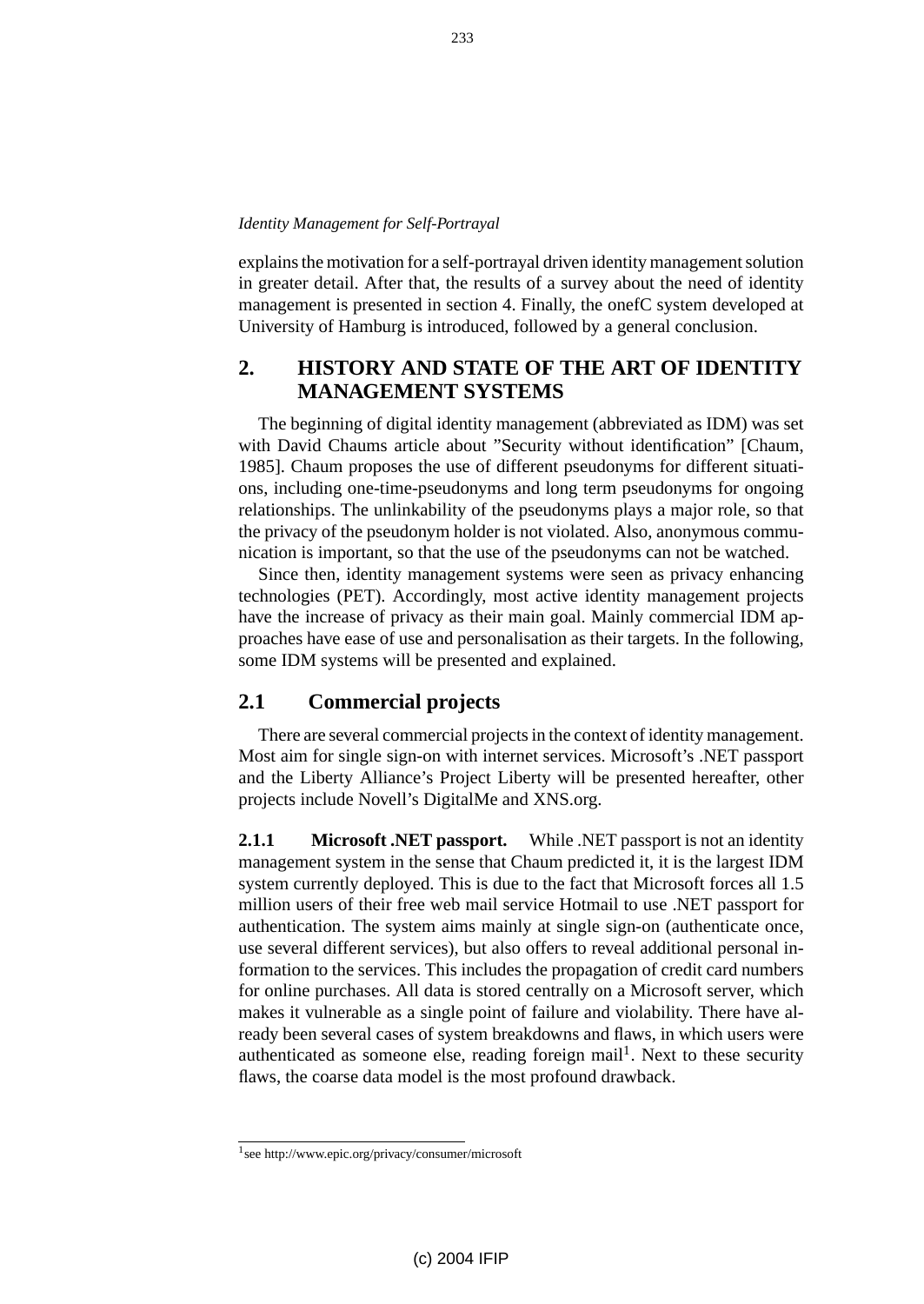**2.1.2 Project Liberty.** The Project Liberty is an initiative of many companies and non-commercial organisations to establish an infrastructure for online exchange of personal data. The main aspect of it is the concept of "federations". Federations are built between different service providers, which have the possibility of directly sharing user information after the user's consent. User profile information is stored decentrally at the service providers, only in later versions users can manage their data themselves. Direct user to user communication is not in the scope of the project, but due to very sophisticated protocol definitions likely possible.

### **2.2 Research projects**

As mentioned, most research activity on the field of identity management goes into privacy concerns. Only the IDRepository developed at Technische Universität München has community support as a motivation.

**2.2.1 DRIM - Dresden Identity Management.** The Dresden Identity Management project<sup>2</sup> is an important part of a EU funded integrated project called PRIME (Privacy and Identity Management for Europe). It provides an identity manager (IDMAN) which uses several standard security mechanisms like SSONET for secure connections, AN.ON as an anonymising network adapter, X.509<sup>3</sup> and XML signatures, and P3P<sup>4</sup> for privacy rule negotiation [Clauß] and Köhntopp, 2001]. P3P is also used for actual attribute transfer, although it needed to be extended outside of specification for this.

Security, data-hiding and anonymity services are the main features of DRIM, and the functionality is not hidden from the users, which makes it hard to use for non-security-experts. Also, DRIM concentrates on usage of services on the web, direct user to user communication is not covered yet.

**2.2.2 iManager.** The iManager is part of the ATUS project<sup>5</sup> at University of Freiburg and considers usability to be a most important aspect of privacy enhancing technologies. If the users can not use these tools properly, they will most likely be more hazardous to privacy and security than they help to preserve it. Even more: if PET software does not meet usability standards, people will not use the software at all. Usability aspects of current privacy software like PGP are considered as very confusing. Jendricke states that identity management could be a way to make privacy enhancing technologies more usable and therefore

<sup>2</sup>http://drim.inf.tu-dresden.de

<sup>3</sup>http://www.ietf.org/html.charters/pkix-charter.html

<sup>4</sup>http://www.w3.org/P3P

<sup>5</sup>http://www.iig.uni-freiburg.de/telematik/atus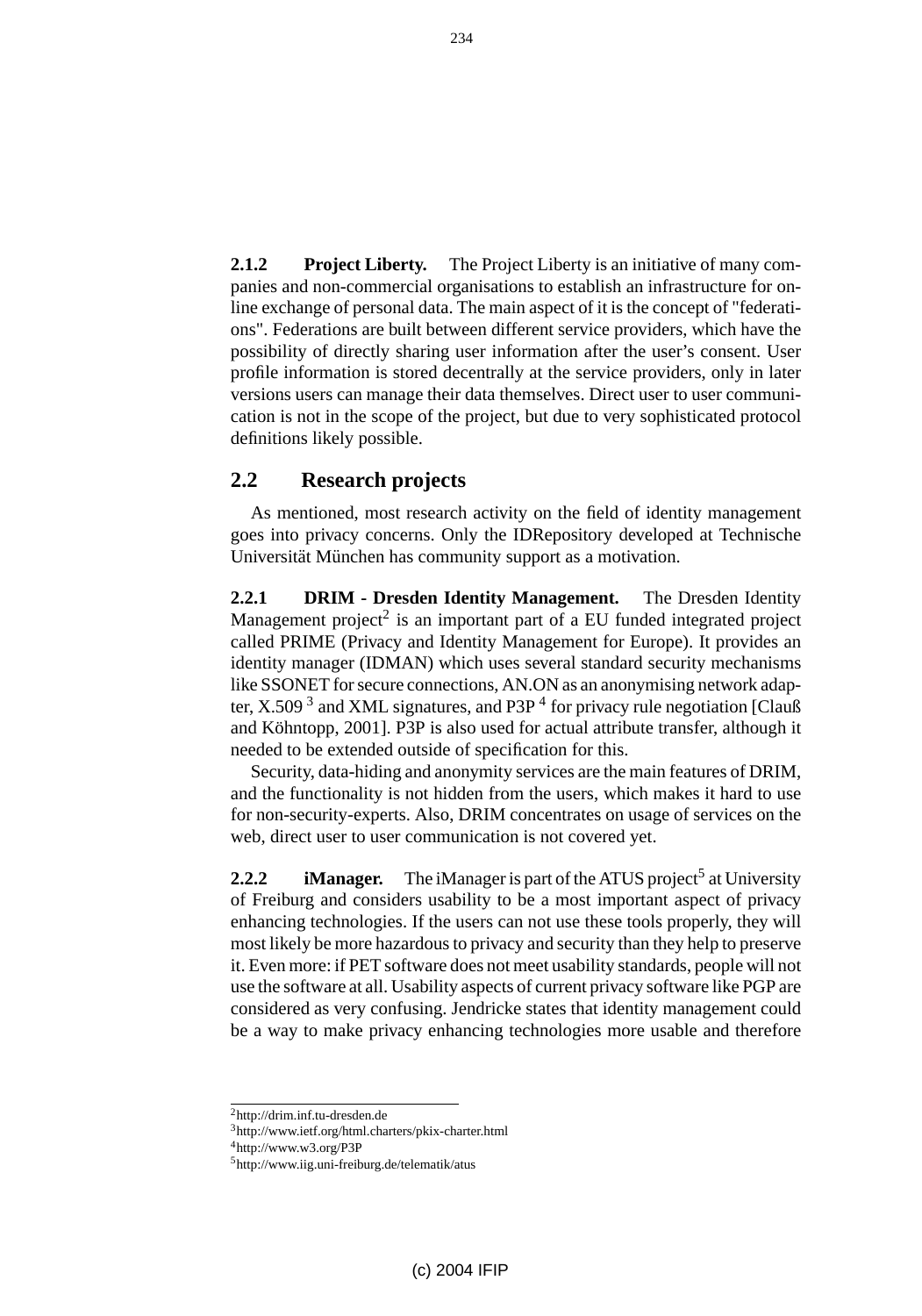more secure. The iManager tries to provide an easily usable interface [Jendricke and tom Markotten, 2000].

**2.2.3 IDRepository (Cobricks).** The Cobricks project<sup>6</sup> at Technical University of Munich contains an own implementation of an identity manager [Koch and Wörndl, 2001]. This is the only current identity management project which has community support as a main aspect. It is designed to help users to join and maintain community affiliations. The IDRepository stores all personal information and is kept decentrally, although the authors suggest to keep it at a trusted third party.

## **3. MOTIVATION FOR SELF-PORTRAYAL-ORIENTED IDENTITY MANAGEMENT**

Since the advent of identity management in 1985, using the Internet has changed dramatically, not alone because far more people have access to it. Latest research shows that two thirds of all US citizens have Internet access [Madden, 2003]. This transformed the Internet from an academic place, which was used only by a few specialists, to a public place where all kinds of communication is done: e-commerce has evolved to an important part of business to business (b2b) transactions, but also for end customers to have a better choice (b2c). Lately, the success of online market places like  $eBay<sup>7</sup>$  has led to an even more popular customer to customer (c2c) business. But doing business is of course not the only application for the Internet: just like it was meant to be used in the beginning for academics, the World Wide Web has evolved to a place for exchange of information for everybody. Online communities develop from plain text USENET newsgroups to highly sophisticated blackboards, where every user can have a detailed private or public profile to store personal information, or with which usage information is associated by the backboard system. Blackboard communities can easily be created using dedicated services<sup>8</sup> or elaborate server components<sup>9</sup> which can be installed on own web servers. Since these communities can be easily joined and left, many have a problem of high user fluctuation. But users who join and leave communities quickly have the disadvantage of earning little or no reputation, since online reputation can not be transferred between communities yet, due to the missing identity representation. Of course, travelling through the space of online communities unknown might be wanted by some users for privacy, secrecy, or negative intentions like

<sup>6</sup>http://www.cobricks.de

 $7$ http://www.ebay.com

<sup>8</sup>for example http://groups.yahoo.com

<sup>9</sup>for example http://www.phpbb.com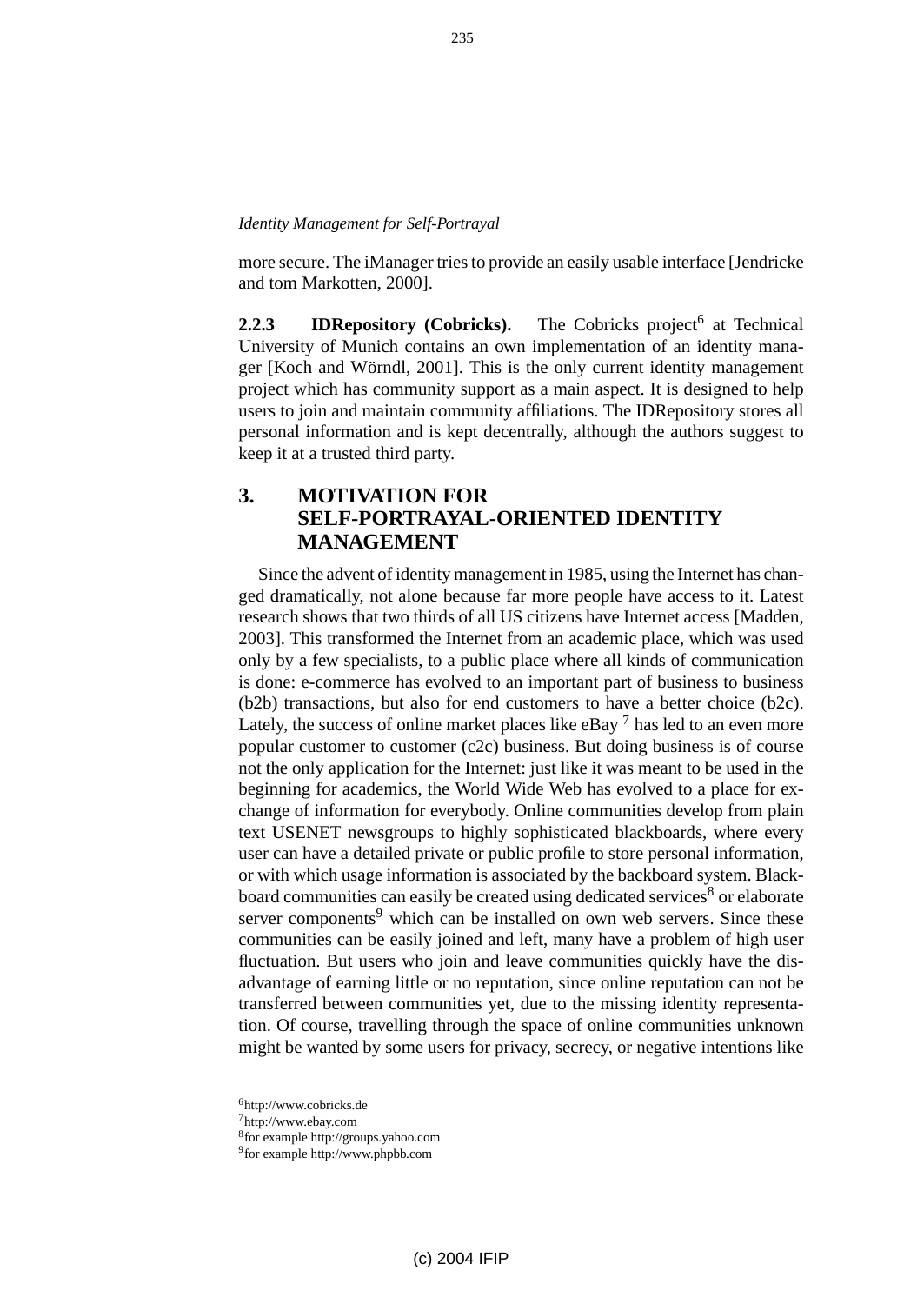fraud or deceit. But many online users put a lot of effort into their online selfportrayal, trying to build a good reputation. The huge number of personal web homepages is a good sign for this [Döring, 1999]. People on the Internet want to be seen, they want to be known.

Peer to peer journalism is a form of information distribution where all users can commit news items. For this it is obvious that reputation and trust plays a major role: the more reputation an author has, and the more people trust in the quality of this authors competency, the more people will actually want to read these news. But since trust and reputation are always bound to persons, it is clear that a definite identification of the users is needed. The onefC project tries to achieve this through identity management.

Privacy is often seen as the protection of personal data from other people or organisations. Then, privacy enhancing technologies (PET) are "a coherent system of information and communication technology measures that protects privacy by eliminating or reducing personal data or by preventing unnecessary and/or undesired processing of personal data; all without losing the functionality of the data system" [Borking and Raab, 2001]. But what is the functionality of the Internet? This can not be reduced to the fact that users can send electronic mail over the Internet – the social collaboration factor offers much more. Here the problem can be seen as a trade-off: "the more I show about myself, the better functionality I get, but also the more people can see my personal data". This includes the possibility that the user is not so much afraid of others seeing their personal data, but very eager to get the best functionality available. So privacy is not only about hiding data, it is also about making the user able to show his data in a reasonable way.

Another important aspect of digital self-portrayal is the fact, that the communication partner receives a portrait or image of the user. Classical identity management systems do not cover this side, because the aim is to hold these images as sparsely detailed as possible. Since self-portrayal identity management enforces user to user (u2u) communication, the management of communication partner images is not only about data mining. This part of identity management can be seen as a semiautomatic addressbook, which stores not only addresses but arbitrary personal information about communication partners in the same way that own personal information is stored.

### **4. INTERNET USAGE AND SELF-PORTRAYAL SURVEY**

As a demonstration that self-portrayal-oriented identity management is a real need of internet users, an exploratory, non-representative survey was done using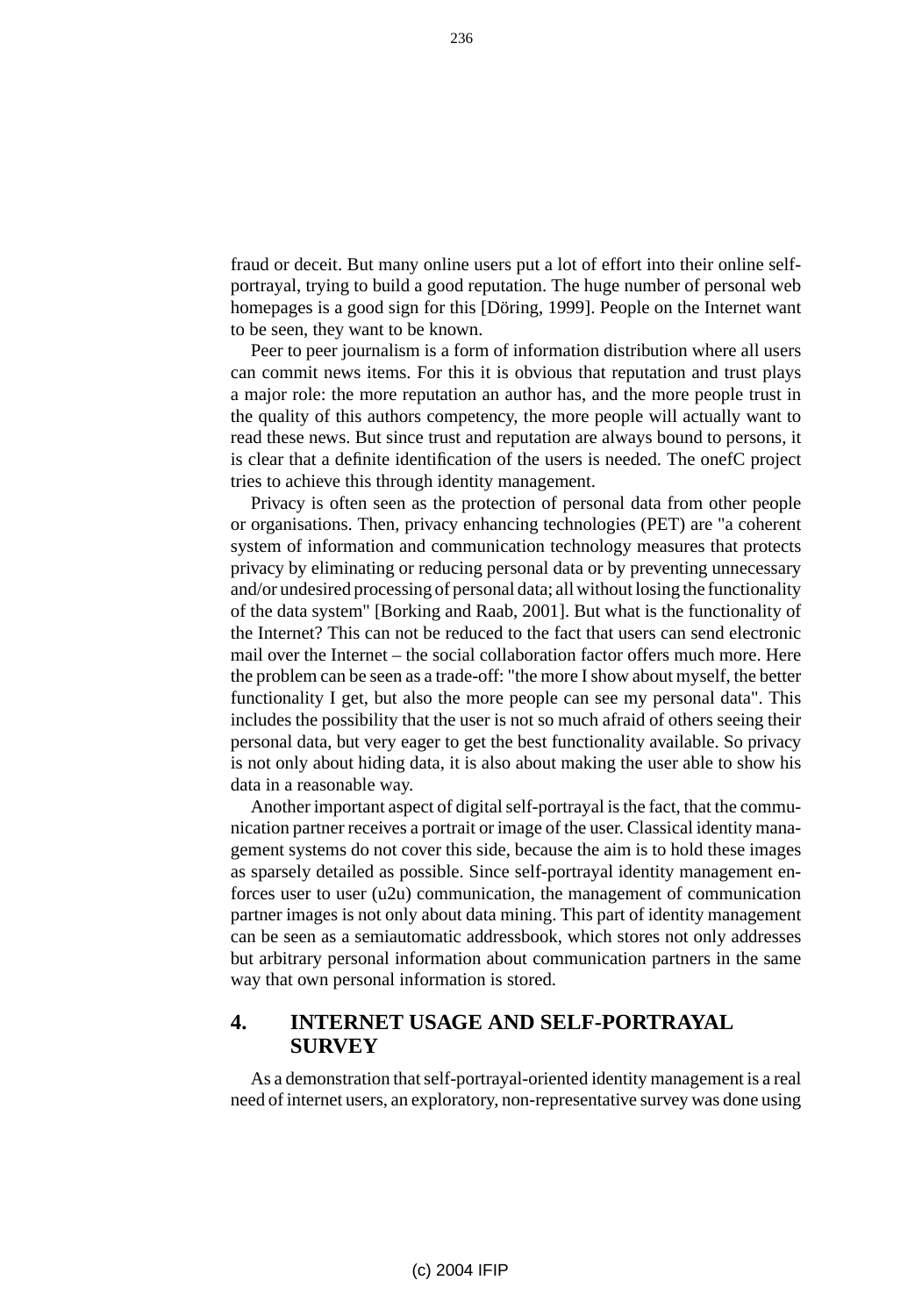#### *Identity Management for Self-Portrayal*

a web-based questionaire<sup>10</sup>. The link to the questionaire was published on the homepage of the VSIS (distributed and information systems) research group at the University of Hamburg and distributed to many online blackboards. Thus, mainly the target group of the onefC project was reached: long-term Internet users, who spend considerable amounts of their social life and spare time on the Internet. Among the 240 participants 223 make daily use of the Internet, only 9 since less than a year. More than the half (124) have their own web site. Moreover, many of the participants are active in online communities: over 50% write articles in online blackboards more than once a week, 35% even almost daily. 111 of the participants are active in three or more blackboards, only 20 do not use blackboards at all. Three quarters state that they have made personal contacts on the internet. The average age of the participants is 29 years, while the youngest is 14 years old, the eldest 54 years. All in all, this surely does not represent the whole Internet community, but it represents the part of it which may be interested to gain a consistent Internet identity for self-portrayal.

The main part of the questionnaire was a selection of fourteen personal attributes plus two extra fields for self-selected attributes, for which each participant was asked to say whether they would reveal it to more than one but not all internet services or communication partners. If they would not reveal them at all or just to one partner, there would be no need for an identity manager and conventional methods of information management would suffice. If the attributes would be shown to anyone, they could as well be published on a personal web site, also here no identity management is needed. The main advantage of identity management is the selective revealing of personal attributes, and the survey was designed to find out for how many of the very active Internet users such a mechanism would be useful.

To get a representative overview, it was made sure that the selection of the fourteen given attributes was spread from very personal and private ones (like the postal address) to rather public ones (like a pseudonym). The variation can be seen in figure 1, ordered from left to right concerning positive votes. It can be seen that only four of fourteen attributes would be shared to selected communication partners by more than 50% of the participants, but only two attributes would be shared by less than 20%. No attribute would be shared by all nor by none of the participants. This reflects the personal and flexible utilisation of the system: anyone should be able to share whatever attributes she or he wants, there should be no fixed default attributes which can not be extended by users or new services and applications.

<sup>&</sup>lt;sup>10</sup>The questionaire is available at http://vsis-www.informatik.uni-hamburg.de/projects/onefc/umfrage/frag ebogen-e.phtml (in english, german version is also linked). Any input will be not be considered anymore, though.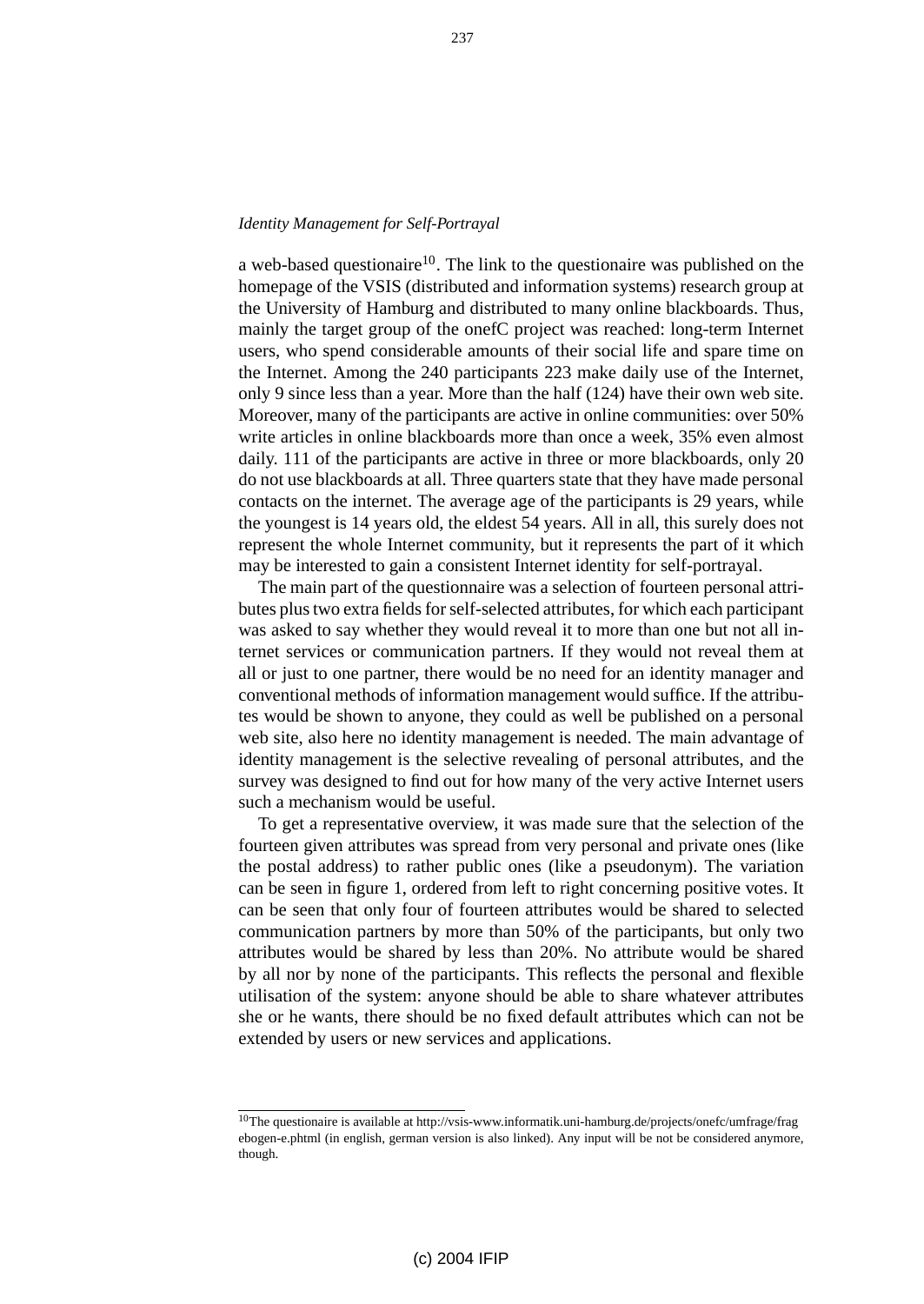

*Figure 1.* How many participants would reveal each attribute?

The survey revealed that the attributes are more likely to be shared when they have their origin or main functionality on the Internet. This reflects the reluctance of users to reveal real-world attributes of the own identity. Still, some of the real identity would be shown under certain circumstances, presumably to increase trust or to enable real-world interaction like delivery of goods. The disposition to reveal Internet related identity information offers sufficient ground for identity management, though.



*Figure 2.* How many attributes would the participants use in an identity management system?

To find out if the participants would actually make use of an identity management system, we analysed how many times each of them said "yes" or "rather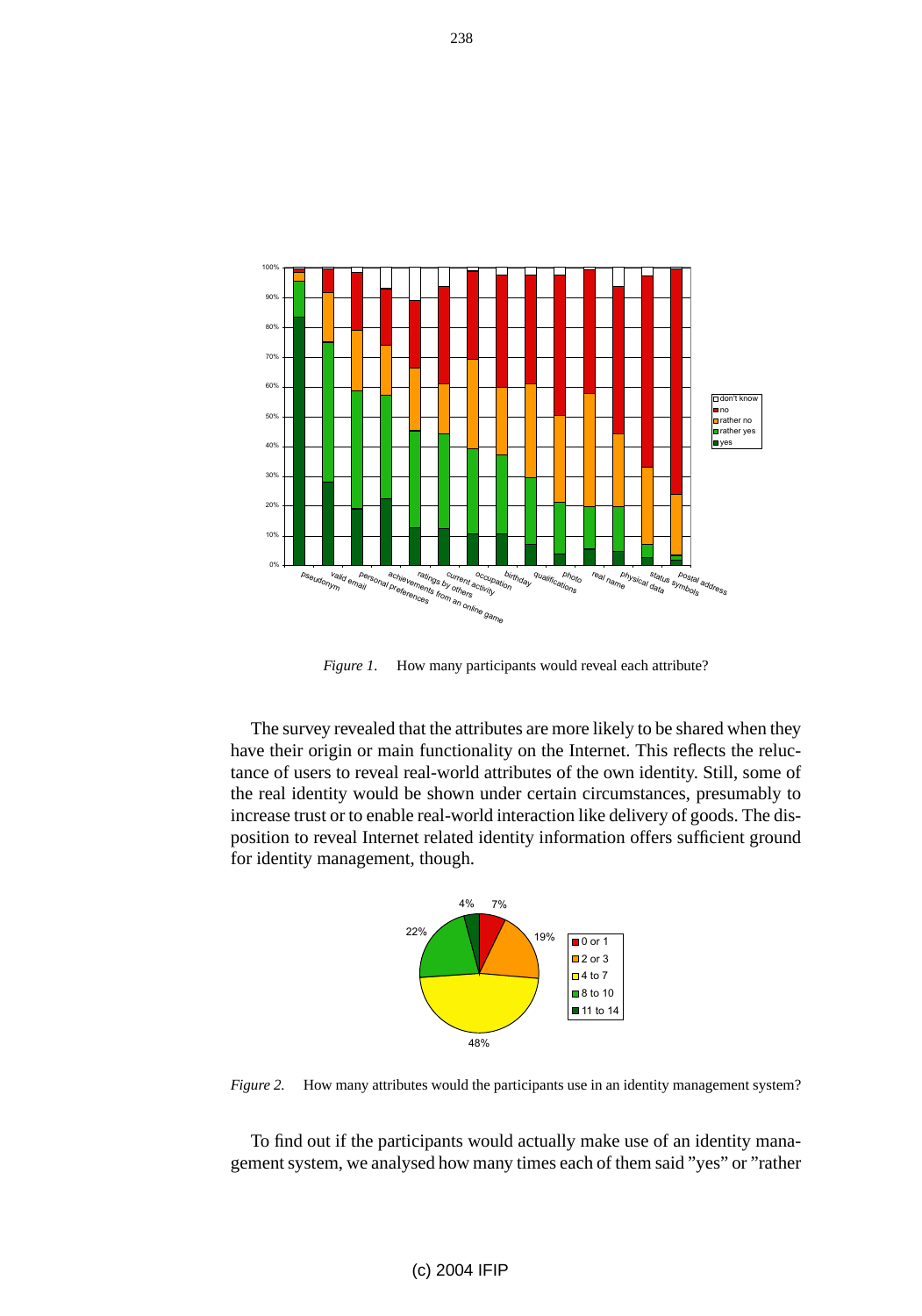#### *Identity Management for Self-Portrayal*

yes" to the question whether they would share the given attribute to selected communication partners. The result is shown in figure 2. It can be seen that 26% of the participants would make high use of the system and manage more than the half (8 to 14 of 14) of their attributes with the identity management system. 48% would use such a system for 4 to 7 out of 14 of their attributes, which is still a sensible extent. Our thesis is that for these 74% of the participants, an identity management system would make life on the Internet a lot easier to manage. The remaining 26% would not make much use of such a system.

Another question on the questionaire was "How much are you concerned about your privacy when giving out personal data over the Internet?". While the majority of participants (62%) said to be very or rather concerned about their privacy, these people were almost equally distributed to those who would share many attributes and those who would share rather few attributes. This means that fear about privacy violations was a minor factor for the decisions taken in the main part of the survey: the revealing of the given attributes. Remembering the fact that many people would like to reveal attributes from the online world, and realising now that they are equally afraid of losing their privacy, it is clear that there is a real need for identity management.

The attributes entered into the user specified boxes (attribute 15 and 16) were quite interesting too: one participant chose "bank balance" and answered "rather yes". Apparently, she or he saw that if one trusted a system so much as to manage large parts of their identity, one could also enter critical data and be assured that no unauthorised access would be possible.

It needs to be noted that the complex matter of identity management was not explained in detail on the questionaire. Rather, certain situations were explained in which the procedure of identity management was sketched (reveal personal attributes to several selected online communication partners). Maybe the answers would have been different if the participants knew how identity management actually works, including automatically generated short-lived pseudonyms and transparent encryption.

## **5. PROJECT onefC: AN APPROACH TO AN IDENTITY-ENRICHED SESSION INFRASTRUCTURE**

The project "open net environment for Citizens" (onefC) is developing a concept and realisation of an identity-enriched session infrastructure on the basis of self-portrayal. This section presents an overview of the main components of the onefC-architecture. They can be divided roughly into the concept of a digital identity and the management components which assist the user to achieve his needs and goals.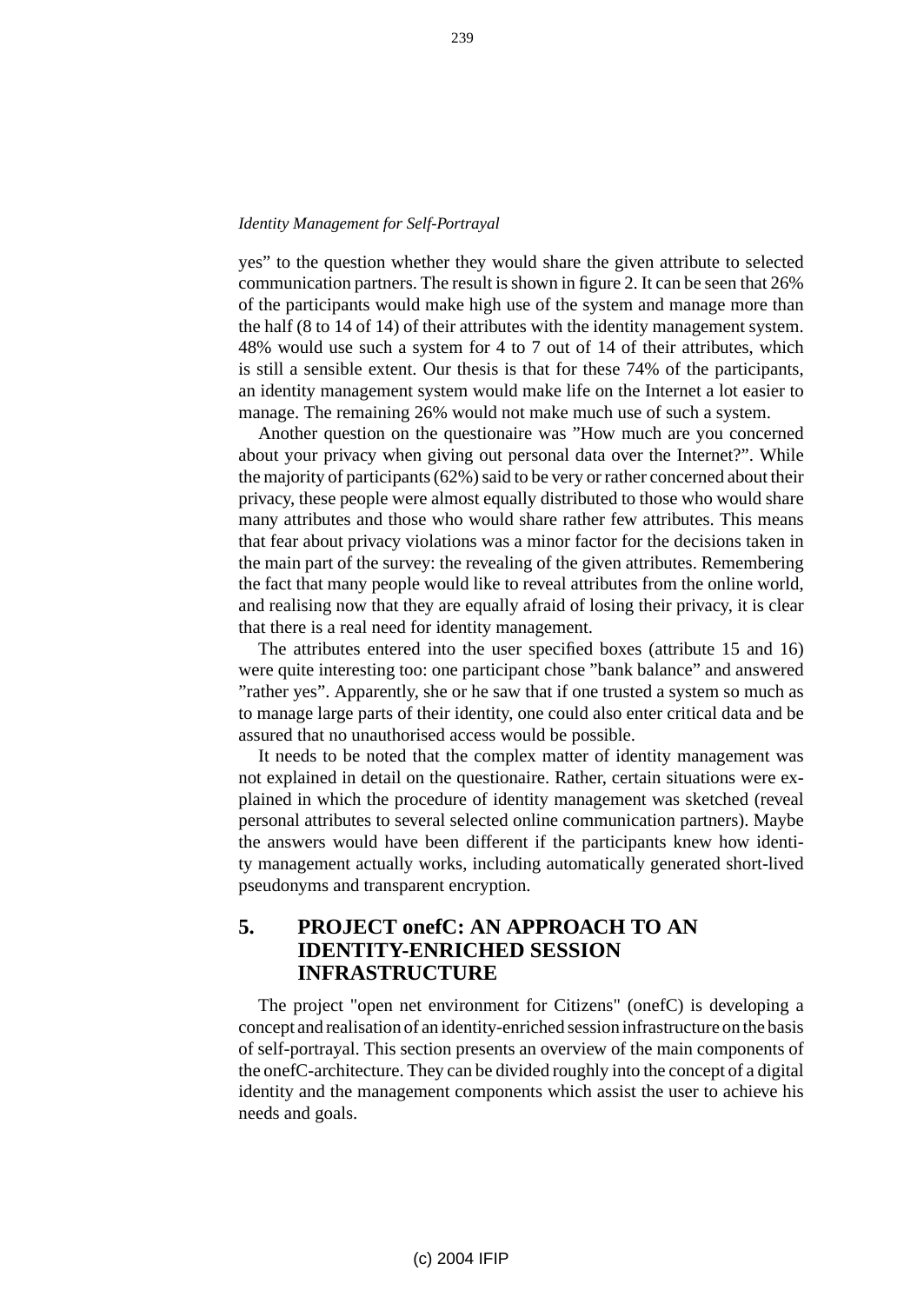### **5.1 Representing Users Identities**

As the project onefC has the aim to make it possible to be someone on the net, the developed concept of a digital identity covers many aspects of the interpersonal comprehension of identities. [Baier et al., 2003] This comprehension consists of aspects of philosophy, psychology and sociology.

One of the main tasks of the identity is to reliably identify an object or person. This is formalised in the philosophic and mathematic definition of the identity as a binary relation which links any object just to itself. This means it is a special or marginal case of equity. To decide whether the inspected object is in this relation or not, the philosophical term of the moderate numerical identity can be used. It accepts the identity of objects if consecutive characteristics remain even while their state is changing or the object maintains in a continuous but not total change. [Brockhaus, 1989][Henrisch, 1976][Mittelstraß, 1984]

Another aspect of identities is the construction of the single individual with its characteristic attributes. Thereby the identity develops in interactive experiences and relationships in adopted roles in different social contexts. The understanding of being an individual and having the control directs to the unconscious behaviour of presenting the own identity in parts of different size, adapted to the actual figured role and social context. This tends to a newer psychological concept of an identity, which regards it as a complex structure with multiple sets of elements. Every set represents one or more group, role, body or task drawn identity-parts. These parts are organised in a so called "identity patchwork" and are flexibly activated or deactivated depending on the actual context. Each part consists of attributes which contain objective and subjective characteristics of the corresponding person. The objective attributes are similar to entries in a passport - they are more or less verifiable facts like size, age, gender or the appearance as well as achieved skills. The subjective content can cover capabilities in comparison to others, the social appearance, sentiments and moods. [Döring, 1999][Resch, 1998][Suler, 1996][Turkle, 1999]

The developed identity model maps the "identity patchwork" to a self-referencing data-tree (see figure 3). Each node of the tree represents one identitypart, which is associated with one or more social contexts. These contexts represent common and shared backgrounds of experience in which the corresponding identity node is activated and used for communication. As a consecutive element a unique identifier ties all nodes together. This results in the possibility to identify users across different contexts. Together with the context the unique identifier directs to the part of the identity which has to be activated and thus both imply the presented attributes.

Mapping the identity to a data-tree offers the possibility to use its hierarchical structure for simplifying the construction of the single identity-part. At first the onefC model defines a concept of inheritance to reuse attributes. Each node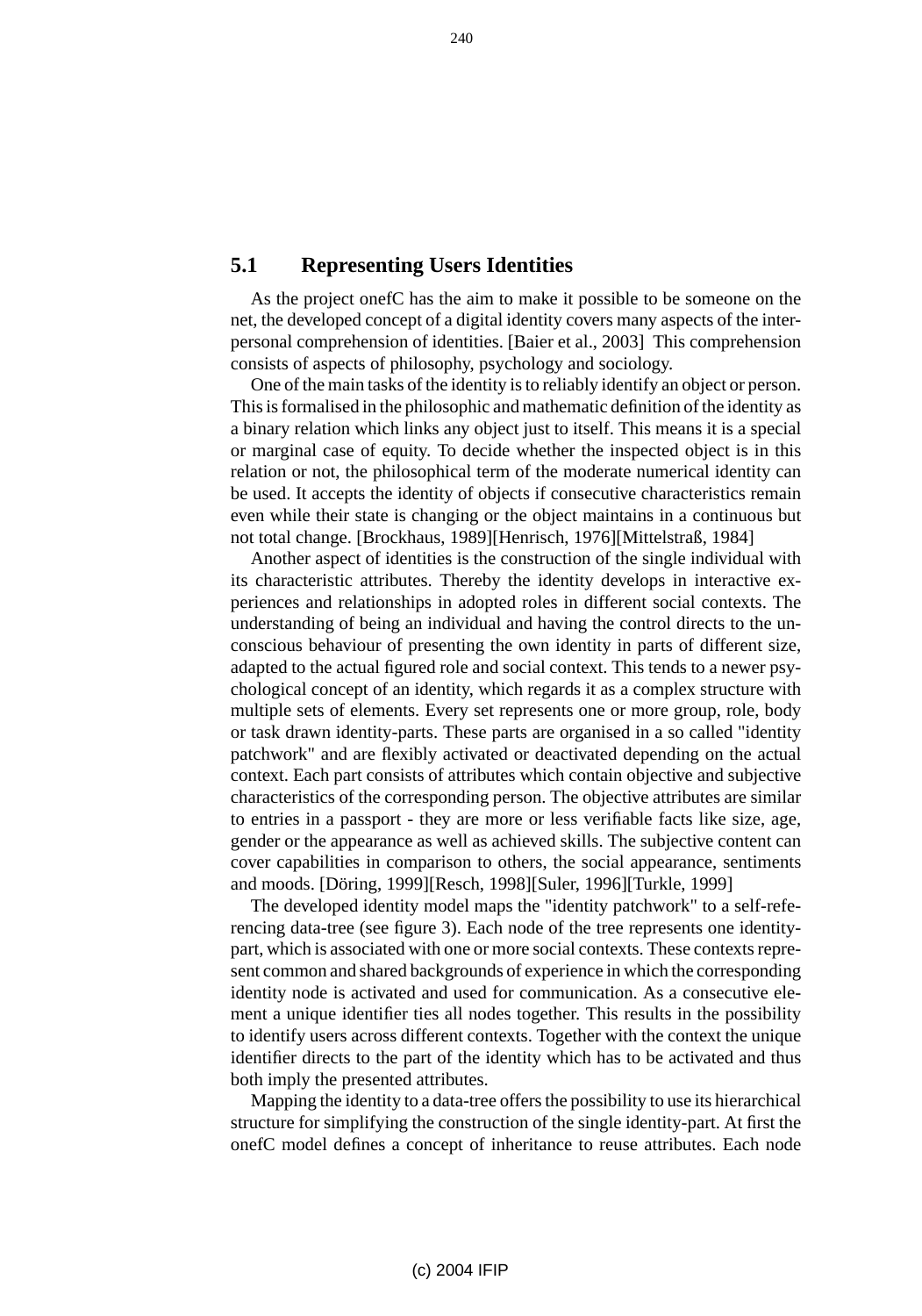

*Identity Management for Self-Portrayal*

*Figure 3.* The Identity Model of the Project onefC

inherits the attributes of its superior and extends it by adding new one. As it is not always eligible to integrate all characteristics of the superior node, the possibility to conceal particular parts of it is needed. To adapt inherited attributes to the demand of the actual node context, a concept of visibility is introduced. This makes it possible to overwrite the content of characteristics instead of redefining them.

As discussed in section 4, there should be no predefined set of attributes, because the needed ones depend on the actual communication context and the user's aims. To cope this, the used attribute model derives from the container concept. It combines meta-data and the explicit content in so called "profile attributes". One of the most important information of the meta-data is the association with an ontology. This makes it possible to use a semiautomatic process to help the user to construct identity-parts for new contexts. To integrate one important aspect of community support, onefC defines the special attribute type of "social-identity attributes". Attributes of this type represent the feeling of being a member of a certain group. With this information the identity-part is banded together with other to a virtual and higher construct: a social identity for this group.

To store and communicate the identity the data-tree is transformed in an  $XML<sup>11</sup>$  representation. This leads to the possibility to use the onefC identity model as an exchange format in an open environment.

## **5.2 Self-Portrayal-Oriented Identity Management**

As the term self-portrayal oriented identity management suggests, the onefC architecture is inspired by the social behaviour of presenting the personal identi-

<sup>11</sup>eXtensible Markup Language, see http://www.w3.org/XML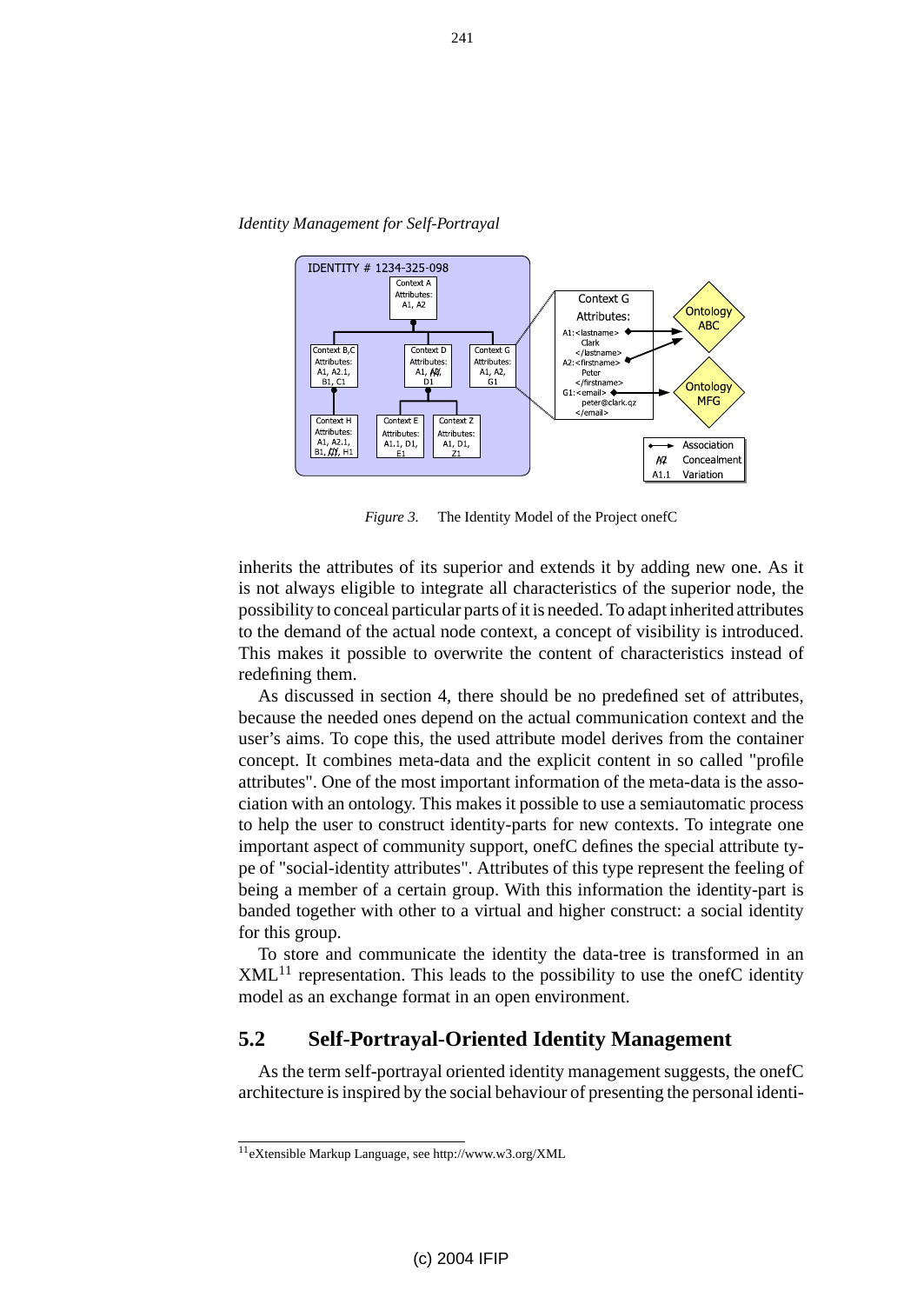ty in accordance with the actual context, role, or situation. It should aid the user to enforce his or her needs and aims. To achieve this, the architecture integrates different core components to a session and identity management system (see figure 4).



*Figure 4.* The onefC Identity-Enriched Session Infrastructure

The core identity management system consists of the central identity manager and the services the manager uses to provide its functionality. It has been implemented prototypically already [Kunze, 2004]. The management component encapsulates the identities of the user and his communication partners. As the foreign identities are build up from the information provided by the remote identity management systems, they just represent the image the partner has shown in the past and actual communication acts. To enforce the needs and preferences of the identity owner, the identity management component reverts to a security service. This module is based on  $P3P^{12}$  and  $APPLE^{13}$  to specify and negotiate privacy aspects before exchanging identity data. While preparing the response to a request the security service has to agree to send any single attribute. This provides the possibility to the user to define as fine grained access rights as he or she needs. This service has also the task to establish safety and trust to a communication act. This is done by using classic techniques like data encryption and signing.

As described in the subsection above, the attributes stored in the identities are associated with ontologies. The management of them is performed by the

<sup>12</sup>http://www.w3.org/P3P/

<sup>13</sup>http://www.w3.org/TR/P3P-preferences/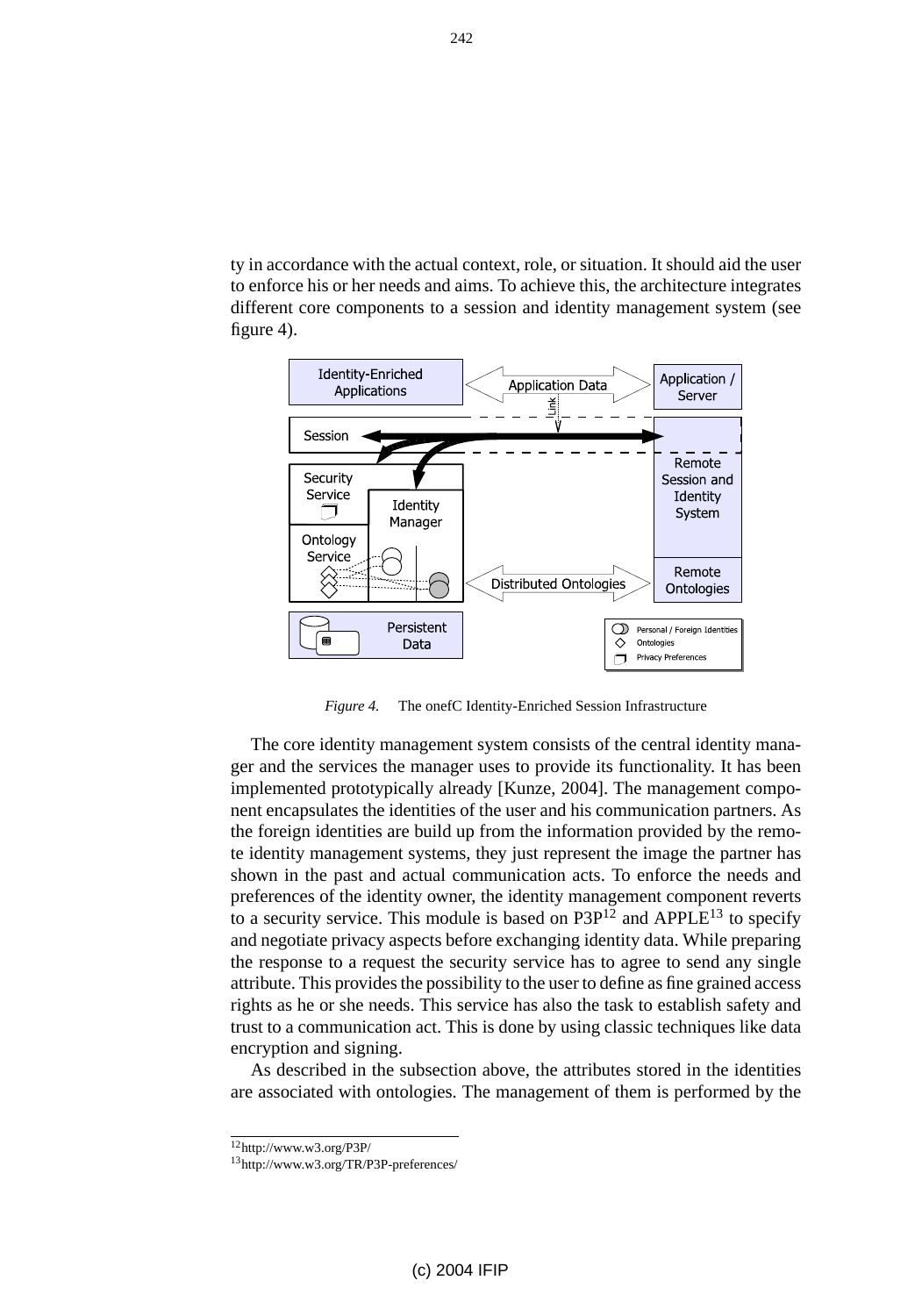#### *Identity Management for Self-Portrayal*

ontology service which bases on a concept of distributed ontologies. The additional semantic information of the attributes is used in a semiautomatic process to build up new identity-parts for unknown contexts or requested attributes.

Identity Management is no end in itself. Since all identity information exchange is done to enrich other communication, a modern session concept was introduced to the onefC architecture. A session is an abstract construct which comprises of a set of communication acts, a representation of the participants and a set of describing attributes. All communication between enabled applications is associated to a session, and sessions are managed using a session manager. The participants of a session are represented using the identities from the identity management system. Some security functionality like encryption or unobservability are handled as attributes of sessions.

### **6. CONCLUSION**

It was shown that privacy is not only about hiding personal data, it includes the option to present oneself to selected communication partners. Identity management is a good solution to support both sides of privacy, data protection on the one hand side, self-portrayal on the other. The presented survey shows that for many active members of online communities, a self-portrayal oriented identity management solution would be of good use. The project "onefC" at University of Hamburg provides a prototype of an identity management system which has self-portrayal as the main motivation. There is already a prototypical example application which uses the onefC-Infrastructure about which will be reported in an upcoming paper. It provides a collaborative filtering service which is personalised with values from onefC identities, while these identities are extended by using the service as well. It can use identity attributes not generated by itself, too.

Future steps include the further development of the onefC infrastructure: the session management component and the ontology infrastructure need to be elaborated. Also, security and privacy mechanisms like P3P and encryption must be further integrated. Large scale evaluation will show how feasible the system is, and how users will actually make use of it.

### **References**

- [Baier et al., 2003] Baier, T., Zirpins, C., and Lamersdorf, W. (2003). Digital identity: How to be someone on the net. In *Proceedings of the IADIS International Conference of e-Society*, volume 2, pages 815–820.
- [Borking and Raab, 2001] Borking, J. J. and Raab, C. D. (2001). Laws, pets and other technologies for privacy protection. *The Journal of Information, Law and Technology (JILT)*, 1.
- [Brockhaus, 1989] Brockhaus, F. A. (1989). *BROCKHAUS ENZYKLOPADIE in vierundzwan- ¨*  $z$ *ig Bänden: Zwölfter Band Kir – LAG.*